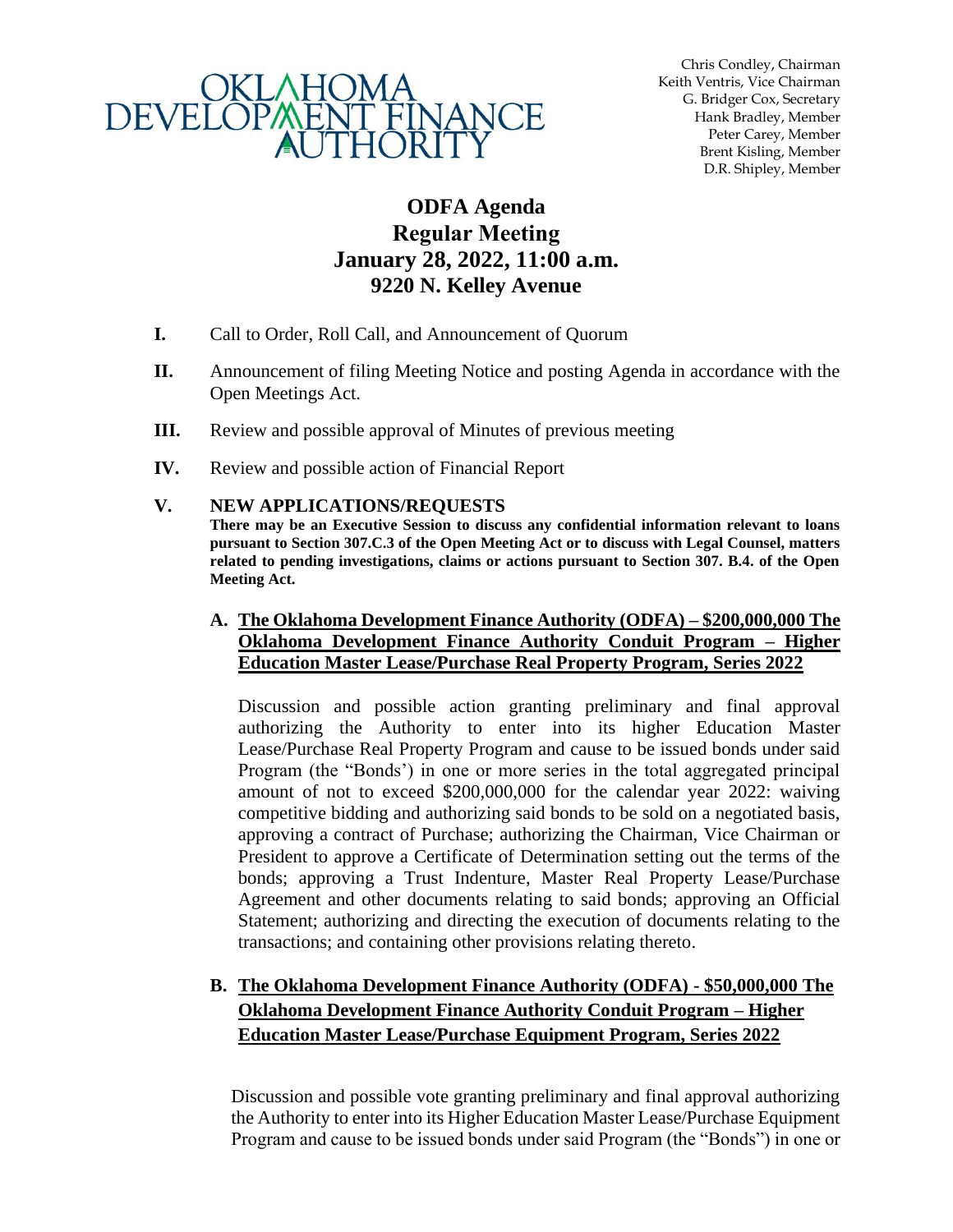more series in the total aggregated principal amount of not to exceed \$50,000,000 for the calendar year 2022; waiving competitive bidding and authorizing said bonds to be sold on a negotiated basis, approving a contract of Purchase; authorizing the Chairman, Vice Chairman or President to approve a Certificate of Determination setting out the terms of the bonds; approving a Trust Indenture, Master Equipment Lease/Purchase Agreement and other documents relating to said bonds; approving an Official Statement; authorizing and directing the execution of documents relating to the transactions; and containing other provisions relating thereto.

#### **C. The Oklahoma Development Finance Authority (ODFA) Conduit Program-Higher Education Master Lease/Purchase Program, Series 2022 (Equipment and Real Property) – Request for Professional Services (RFP Selection)**

Discussion and possible vote on selection of Bond Counsel, Underwriter, Trustee Bank, Special Tax Counsel and Printer Services for the ODFA's Higher Education Master Lease/Purchase Program Series 2022.

### **D. The Oklahoma Development Finance Authority (ODFA) - \$300,000 Oklahoma Community Economic Development Pooled Finance Act Award (Home Wet Bar) Series 2022**

Discussion and possible action with respect to a resolution acknowledging receipt of a Determination Letter from the Oklahoma Department of Commerce ("ODOC Determination Letter"); implementing the financial incentive described in the ODOC Determination Letter, namely, the Oklahoma Community Economic Development Pooled Finance Act (Home Wet Bar Project), Series 2022, in an aggregate principal amount estimated at \$300,000 (the "Award"); approving and authorizing the execution and delivery of a Funding Agreement and other related documents; and containing additional matters relating thereto.

### **E. The Oklahoma Development Finance Authority (ODFA) - \$150,000 Oklahoma Community Economic Development Pooled Finance Act Award (E&I Co.) Series 2022**

Discussion and possible action with respect to a resolution acknowledging receipt of a Determination Letter from the Oklahoma Department of Commerce ("ODOC Determination Letter"); implementing the financial incentive described in the ODOC Determination Letter, namely, the Oklahoma Community Economic Development Pooled Finance Act (E&I Co.), Series 2022, in an aggregate principal amount estimated at \$150,000 (the "Award"); approving and authorizing the execution and delivery of a Funding Agreement and other related documents; and containing additional matters relating thereto.